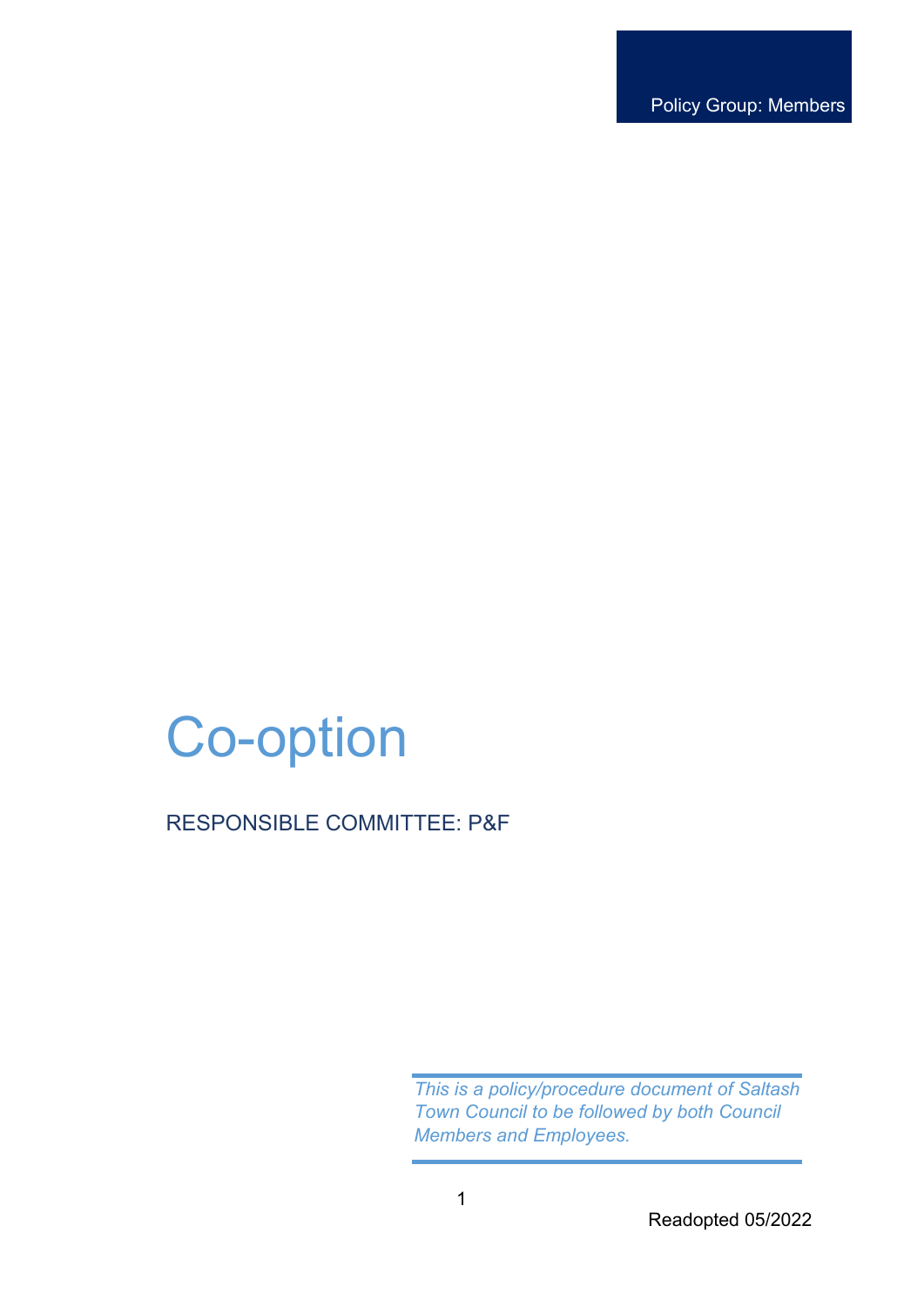| <b>Current Document Status</b>       |                       |                    |               |
|--------------------------------------|-----------------------|--------------------|---------------|
| <b>Version</b>                       | 2/2022                | <b>Approved by</b> | <b>ATM</b>    |
| <b>Date</b>                          | May 2021              | <b>Date</b>        | 05.05.2022    |
| <b>Responsible</b><br><b>Officer</b> | <b>AJT</b>            | Minute no.         | 54/22/23d(ii) |
| <b>Next review date</b>              | Annual or as required |                    |               |

| <b>Version History</b> |                |                      |              |
|------------------------|----------------|----------------------|--------------|
| <b>Date</b>            | <b>Version</b> | <b>Author/Editor</b> | <b>Notes</b> |
| January<br>2021        | 1 DRAFT        | <b>AJT</b>           | New policy   |
| May 2021               | 2              | <b>AJT</b>           | Adopted      |
| May 2022               | 2/2021         | <b>AJT</b>           | Readopted    |

## **Document Retention Period** Until superseded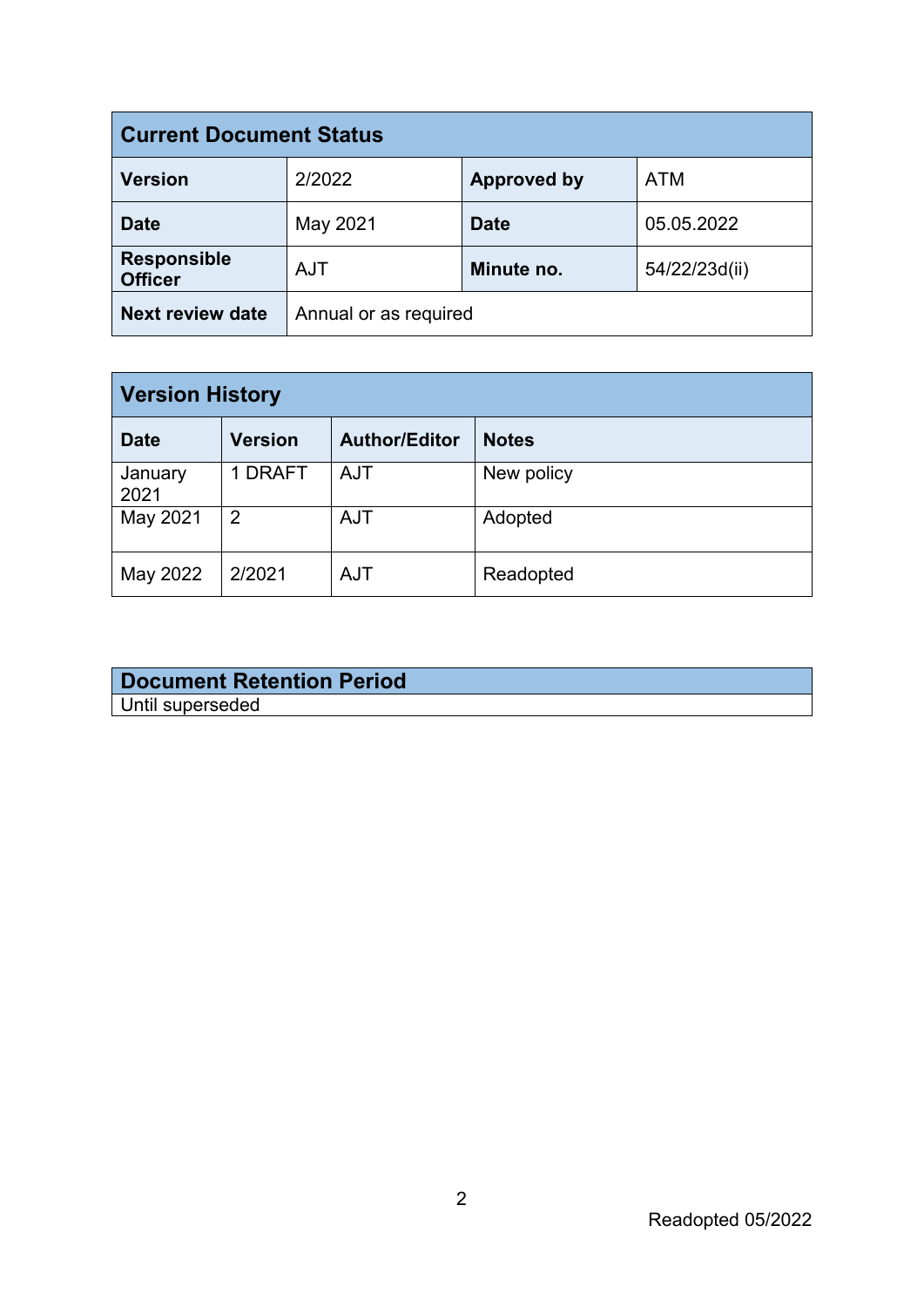## **SALTASH TOWN COUNCIL**

## **CO-OPTION POLICY**

This policy sets out the procedure to be followed when co-opting members to fill a casual vacancy within the Town Council ensuring compliance with relevant legislation.

Templates included in the appendix:

- Appendix A: Notice of a Casual Vacancy
- Appendix B: Co-option criteria
- Appendix C: Co-option eligibility declaration
- Appendix D: Application form
- Not included but to be sent with the Application Pack is the STC Privacy Notice

#### **Background**

s.87(2) of the Local Government Act 1972 requires a local council to give public notice of casual vacancies.

#### **Casual Vacancy**

A casual vacancy occurs when:

- a. a councillor fails to deliver his declaration of acceptance of office at the proper time; or
- b. a councillor resigns; or
- c. a councillor dies; or
- d. in the case of a councillor who is disqualified by virtue of a criminal conviction, under section 34 of the Localism Act 2011, the expiry of the period for making an application or appeal, or if an appeal or application has been made, the date that any such application or appeal process comes to an end;
- e. on the date of a report or certificate of an election court that declares an election void;
- f. a person ceases to be qualified to be a councillor for a reason not mentioned above; or
- g. a councillor fails to attend a meeting for six consecutive months (section 85 of the 1972 Act).

Cornwall Council is notified of the vacancy and will post a formal Notice of Vacancy. The notice will be displayed for fourteen days during which ten members of the parish can request (in writing) that an election takes place. Cornwall Council will then organise the by-election.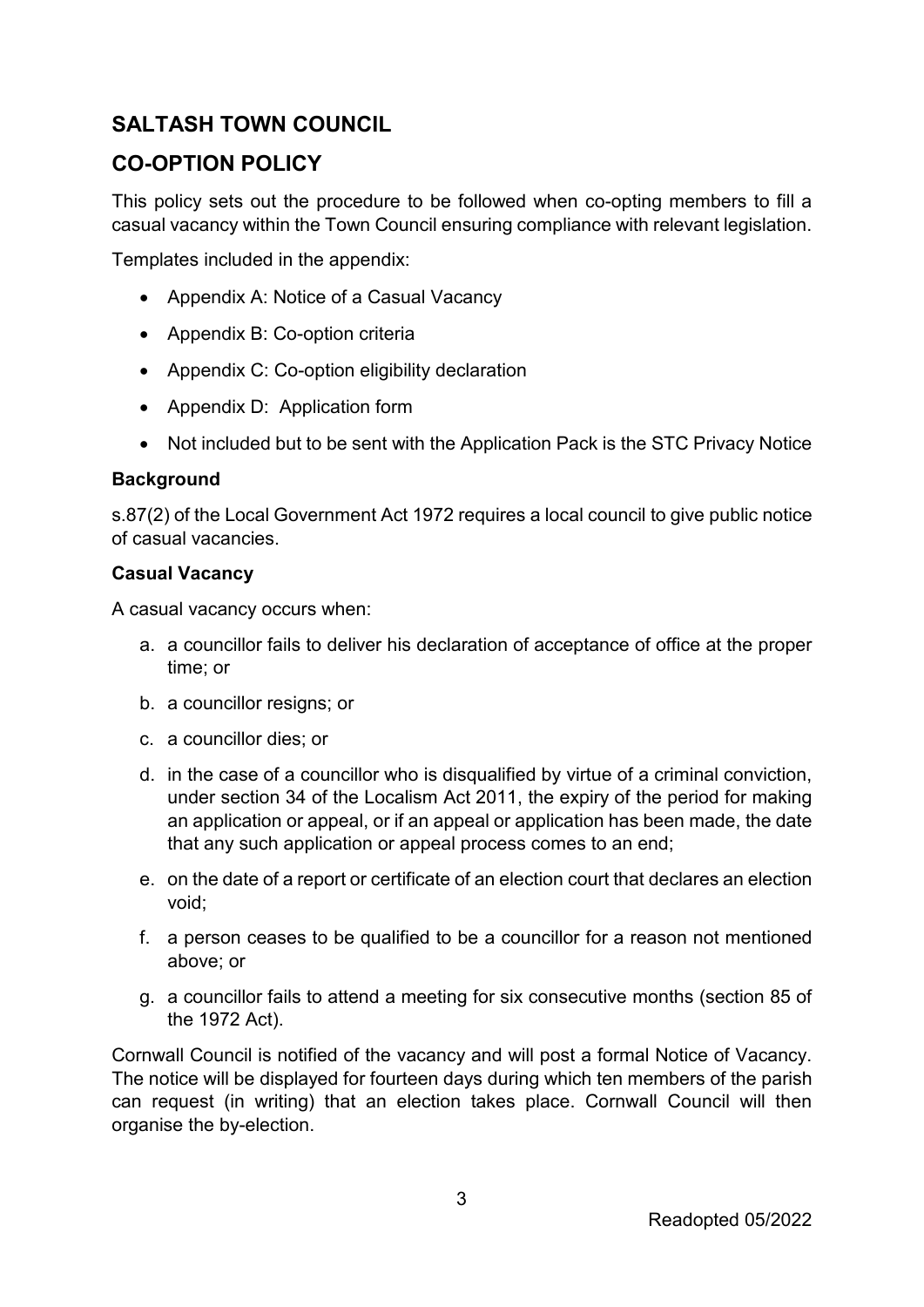If no election is called or following the call for an election no candidates stand, the Town Council will then fill the seat by co-option.

NOTE: if the vacancy falls within six months before the date when the councillor in question would have regularly retired (e.g. four days after the next ordinary election), a by-election will not be held but the Town Council may, but need not, co-opt a member to fill the vacancy. It must still give public notice of the vacancy.

### **Vacancies after an ordinary election**

Section 21 of the Representation of the People Act 1985 provides that where an insufficient number of candidates is validly nominated at an ordinary local council election to fill the vacancies on the council, those who have been validly nominated are automatically elected as councillors.

Provided that those elected constitute at least a quorum (three or one third of the total number of councillors, whichever is the greater), the council may co-opt any person(s) to fill the vacancy(ies).<sup>[1](#page-3-0)</sup> There is no statutory requirement<sup>[2](#page-3-1)</sup> to give public notice of the vacancy(ies) before exercising the power of co-option. However, in practice this may be a sensible way to attract possible candidates and demonstrates transparency.

The co-option process should be completed within six weeks of the new council taking office (four days after the election).

### **Eligibility for Co-option**

A person is eligible to be co-opted provided he is qualified to be a councillor<sup>[3](#page-3-2)</sup> and is not disqualified by the s.80 of the 1972 Act.

Eligibility criteria:

- a. he/she is an elector for the parish; or
- b. has resided in the parish for the past twelve months or rented/tenanted land in the parish; or
- c. has lived within 3 miles (direct) of the parish.

There are certain disqualifications for election of which the main are:

- a. holding a paid office under the local authority;
- b. bankruptcy
- c. having been sentenced to a term of imprisonment (whether suspended or not) of not less than three months, without the option of a fine during the five years preceding the election; and
- d. being disqualified under any enactment relating to corrupt or illegal practices.

<span id="page-3-0"></span><sup>&</sup>lt;sup>1</sup> Where the power of co-option is not exercised within 35 working days, Cornwall Council may exercise powers to hold a further election or take other appropriate action to fill the vacancy(ies).

<span id="page-3-1"></span><sup>2</sup> s.21(2) Representation of the People Act 1985

<span id="page-3-2"></span><sup>3</sup> s.79 of the 1972 Act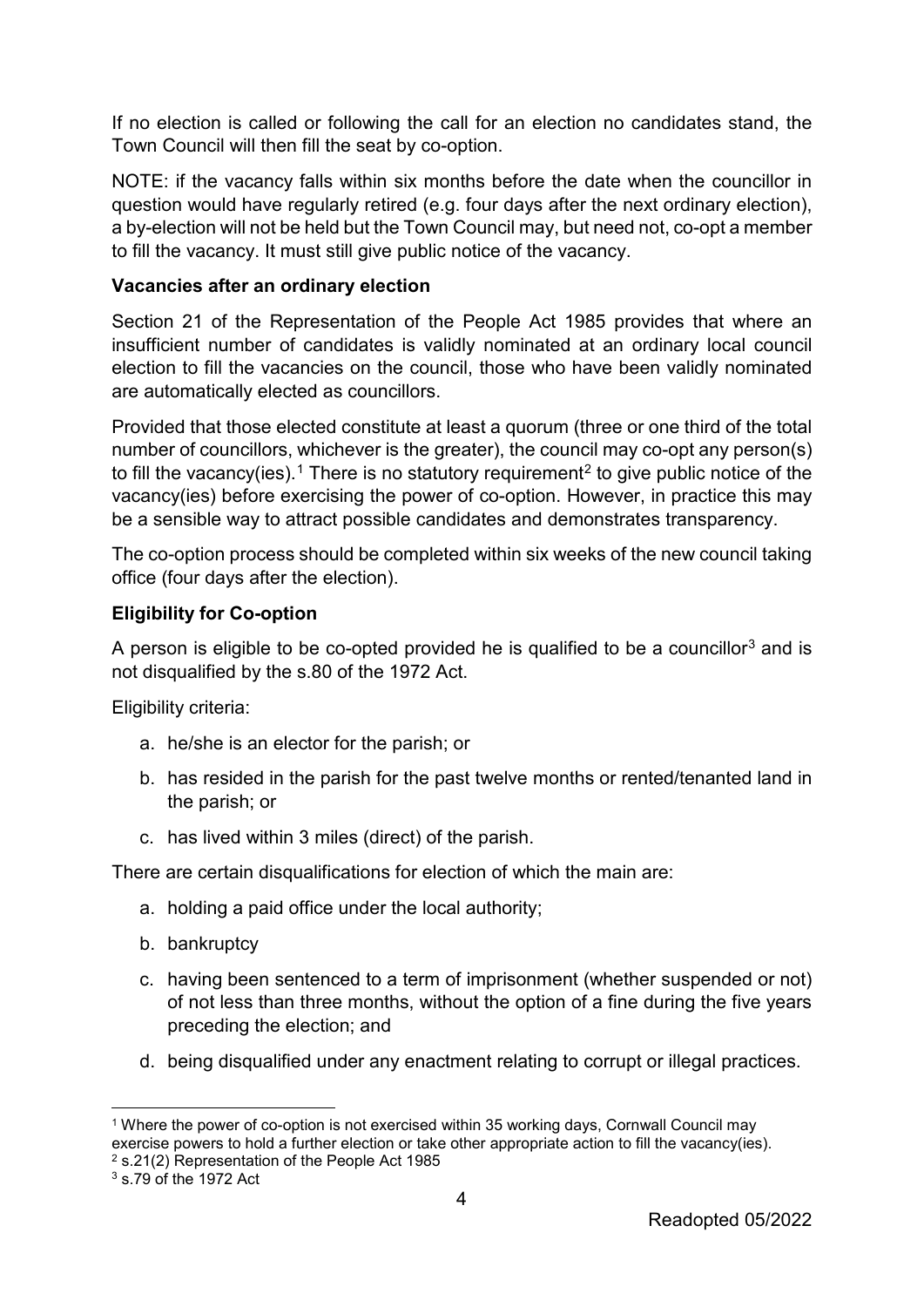## **Applying for a Casual Vacancy**

Application packs can be downloaded from the Town Council website <https://www.saltash.gov.uk/councillorvacancies.php> or on request from the Town Council. (See appendix for templates)

Councillors co-opted to the Town Council are not eligible to claim the Members Allowance.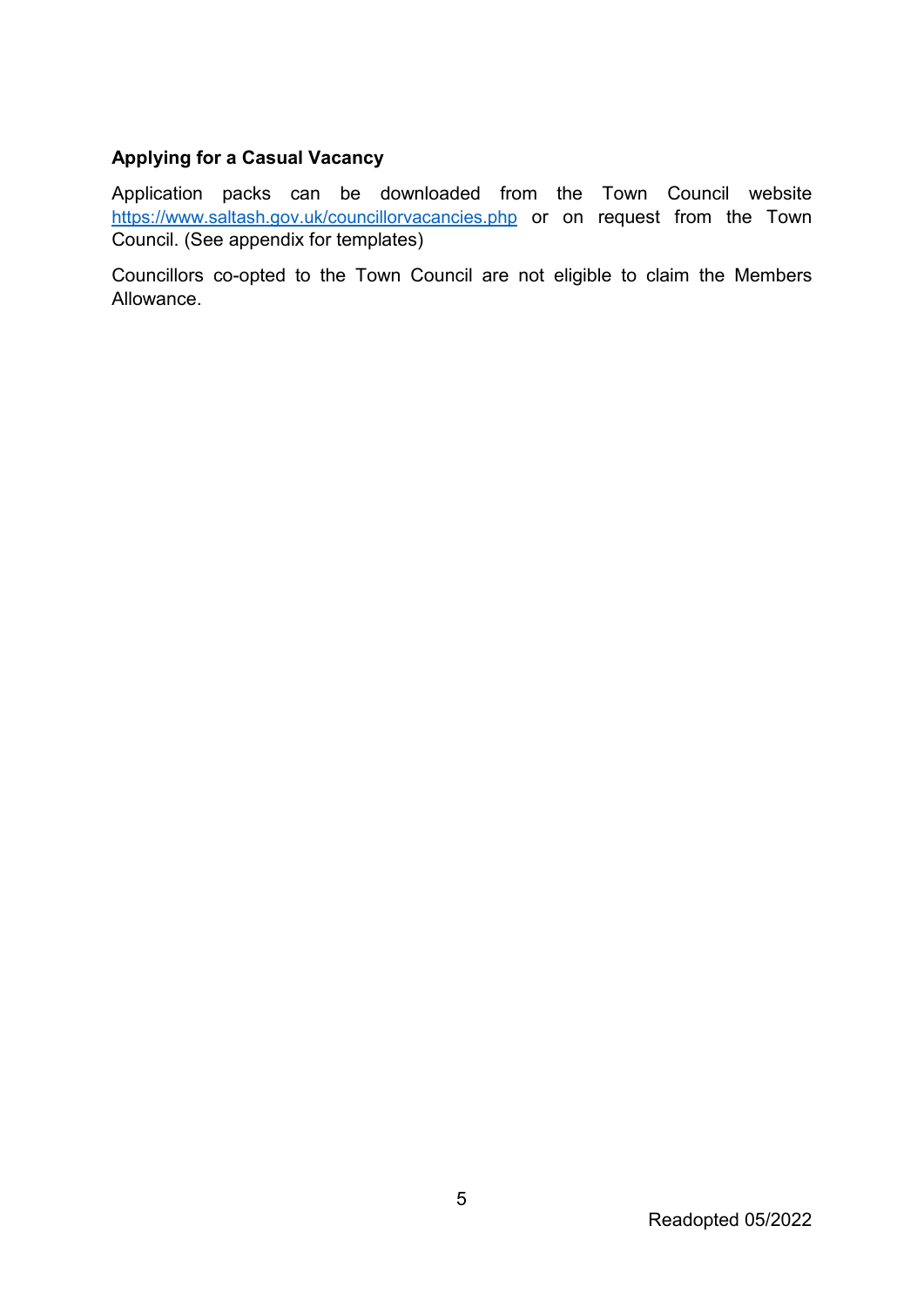## **Procedure**

| <b>Vacancy arises</b>            | $\bullet$ | Members notified                                                                |
|----------------------------------|-----------|---------------------------------------------------------------------------------|
|                                  | $\bullet$ | <b>Electoral Services notified</b>                                              |
| <b>Co-option stage 1</b>         | $\bullet$ | Advertise notice of vacancy to be filled                                        |
| (where no by-election is called) |           | by co-option with a 14-day deadline.                                            |
|                                  |           | The notices will be placed on all Town                                          |
|                                  |           | Council notice boards; the Town                                                 |
|                                  |           | Council website and social media                                                |
|                                  |           | pages; issued as a press release.                                               |
|                                  |           | Prepare application packs including a<br>copy of the STC Privacy Notice         |
|                                  |           | Application packs made available on                                             |
|                                  |           | website or on request.                                                          |
| After closing date               | $\bullet$ | Town Clerk (or officer with delegated                                           |
|                                  |           | authority) checks<br>applications<br>for                                        |
|                                  |           | eligibility. Eligible candidates invited to<br>co-option meeting.               |
|                                  | $\bullet$ | All eligible applications are circulated to                                     |
|                                  |           | Members three days before the co-                                               |
|                                  |           | option meeting. These will only be sent                                         |
|                                  |           | to council email addresses marked to                                            |
|                                  |           | be treated as Strictly Private and                                              |
|                                  |           | Confidential.                                                                   |
|                                  | $\bullet$ | Agenda issued for the meeting to                                                |
|                                  |           | include agenda item: To receive                                                 |
|                                  |           | applications for the office of Town<br>Councillor and to co-opt a candidate to  |
|                                  |           | fill the existing vacancy in -----------                                        |
|                                  |           | Ward.                                                                           |
| <b>Co-option meeting</b>         |           | Where a candidate is a relative of an                                           |
| (note this must be a             |           | existing Councillor, that Councillor                                            |
| <b>Full Town Council meeting</b> |           | should declare a prejudicial interest                                           |
| open to the public)              |           | and withdraw from the meeting                                                   |
|                                  |           | Each candidate (in alphabetical order)<br>will be given five minutes to speak - |
|                                  |           | introducing themselves to the council,                                          |
|                                  |           | giving information on their background                                          |
|                                  |           | and experience and explaining why                                               |
|                                  |           | they wish to become a member of the                                             |
|                                  |           | Town Council.                                                                   |
|                                  |           | After the presentations Members may                                             |
|                                  |           | ask questions of the candidates before                                          |
|                                  |           | proceeding to the vote.                                                         |
|                                  |           | Each Councillor present has one vote                                            |
|                                  |           | per vacancy to be filled. The Chairman<br>has the casting vote (Standing Order  |
|                                  |           | 2r). For a candidate to be successful                                           |
|                                  |           | they will need to obtain an absolute                                            |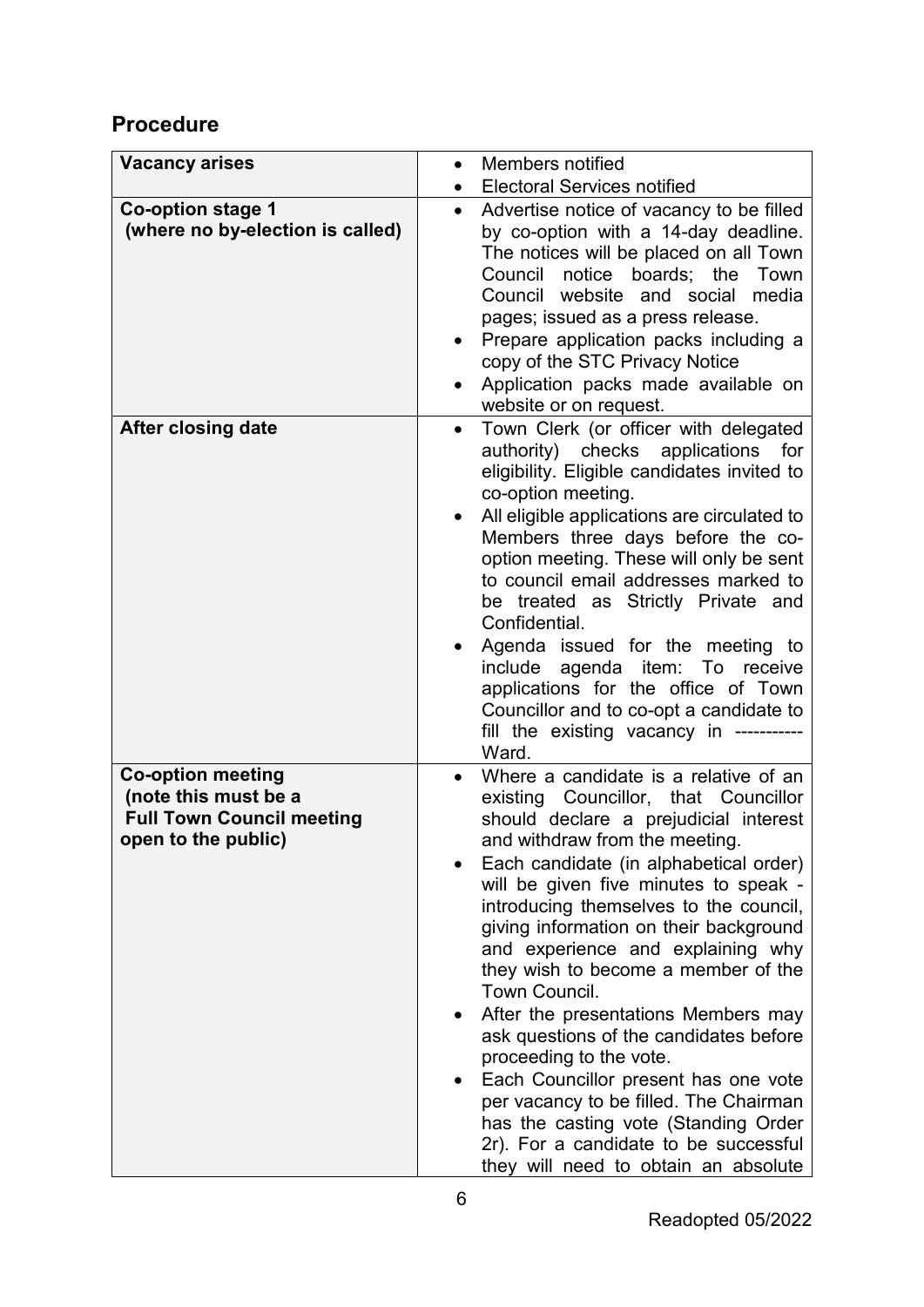|                                                             | majority of votes cast at the meeting. If<br>there are more than two candidates and<br>there is no candidate with an absolute<br>majority in the first round of voting, the<br>candidate with the least number of<br>votes will drop out. Further rounds of<br>voting will take place until a candidate<br>has an absolute majority.<br>successful<br>candidate<br>$\mathsf{A}$<br>signs<br>Acceptance of Office and immediately<br>becomes a Councillor. They may then<br>take their place at the table. |
|-------------------------------------------------------------|-----------------------------------------------------------------------------------------------------------------------------------------------------------------------------------------------------------------------------------------------------------------------------------------------------------------------------------------------------------------------------------------------------------------------------------------------------------------------------------------------------------|
| After the meeting                                           | <b>Town Clerk notifies Electoral Services</b><br>of the new Councillor appointed.<br>Declaration of Interests paperwork to<br>be completed within 28 days<br>Administration office to issue induction<br>pack and undertake all necessary<br>administration processes.                                                                                                                                                                                                                                    |
| Where insufficient candidates<br>come forward for co-option | The vacancy will be re-advertised and<br>continue<br>process<br>the<br>until<br>an<br>appointment is made.                                                                                                                                                                                                                                                                                                                                                                                                |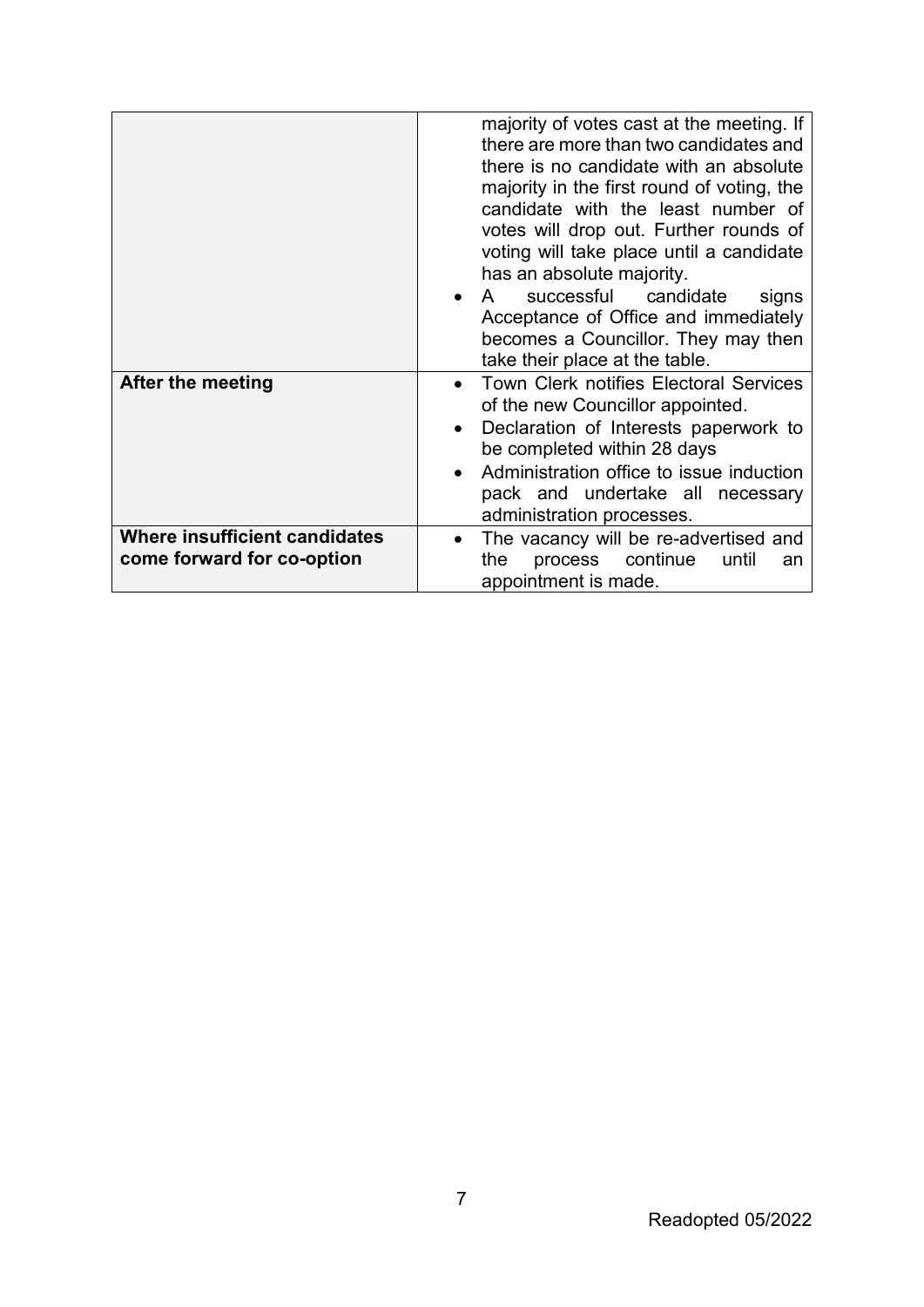## **Saltash Town Council**

## **Konsel An Dre Essa**

## **NOTICE OF CASUAL VACANCY CO-OPTION FOR TOWN COUNCILLOR EAST WARD**

Any person who wishes to be considered for co-option should contact the Town Council at the address shown below.

If you are interested in the vacancy you are required to complete an application form. You can obtain an application pack either on our website <https://www.saltash.gov.uk/councillorvacancies.php>

or contact us via post or email:

Saltash Town Council The Guildhall 12 Lower Fore Street Saltash PL12 6JX

Tel: 01752 844846

## **OR**

Email: humanresources@saltash.gov.uk Please return your application to us via email or post. **CLOSING DATE : <insert date> 5pm**

Prospective applicants should note that there are rules for eligibility which can be found in the application pack or can be obtained on request.

Canvassing of Council members will disqualify applicants from standing.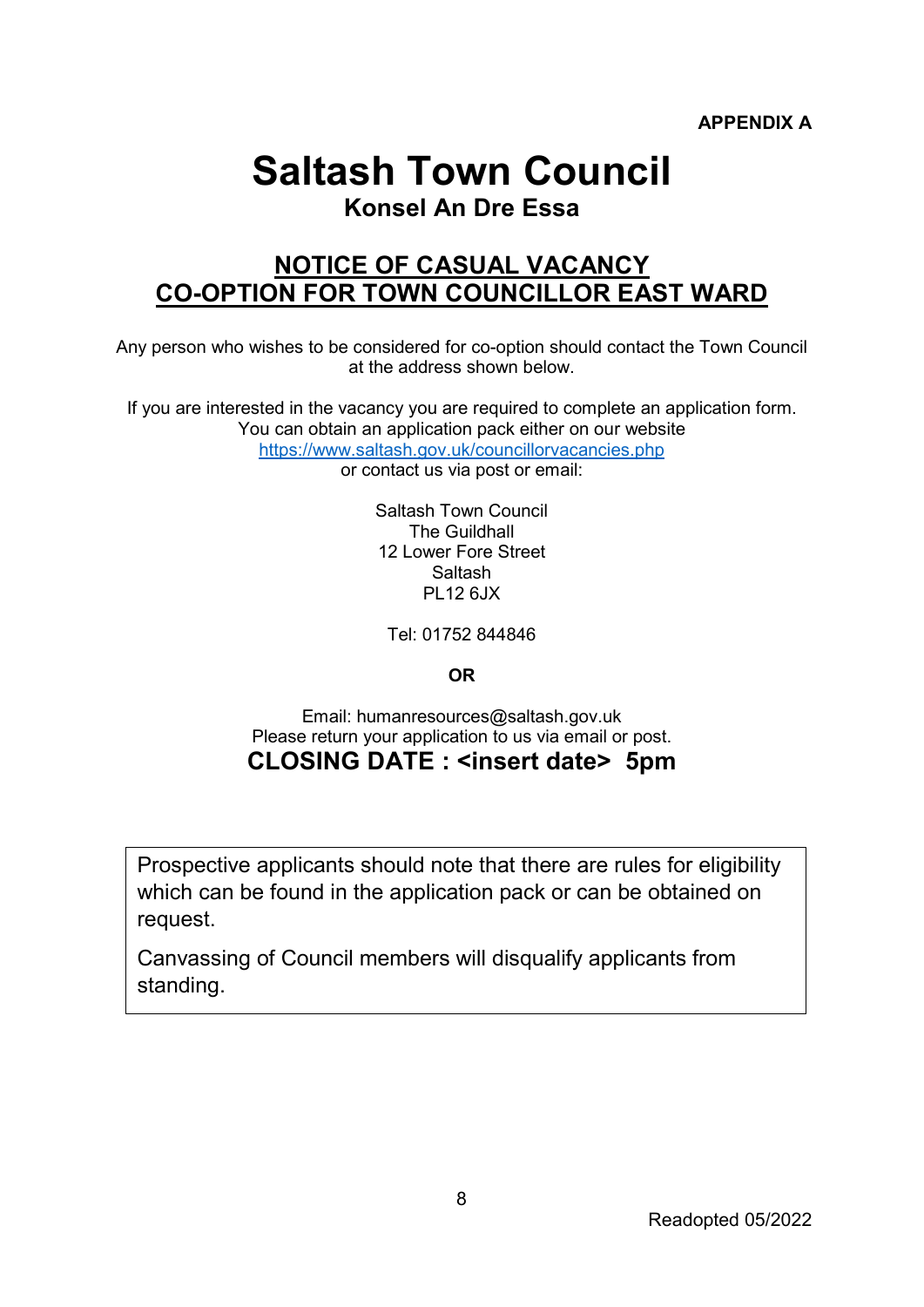## **CO-OPTION CRITERIA**

### **Name of Local Council: SALTASH TOWN COUNCIL**

**Description of Office:** Saltash Town Councillor

| <b>COMPETENCY</b>                                                                             | <b>ESSENTIAL</b>                                                                                                                                                                                                                                                                                                                                                                                                                                                                                                                                                                                                                                                               | <b>DESIRABLE</b>                                                                                                                                                                                                                                                                                                                                                                                                                                                                                                                                                                                                    |
|-----------------------------------------------------------------------------------------------|--------------------------------------------------------------------------------------------------------------------------------------------------------------------------------------------------------------------------------------------------------------------------------------------------------------------------------------------------------------------------------------------------------------------------------------------------------------------------------------------------------------------------------------------------------------------------------------------------------------------------------------------------------------------------------|---------------------------------------------------------------------------------------------------------------------------------------------------------------------------------------------------------------------------------------------------------------------------------------------------------------------------------------------------------------------------------------------------------------------------------------------------------------------------------------------------------------------------------------------------------------------------------------------------------------------|
| Relevant knowledge,<br><b>Education, Professional</b><br><b>Qualifications &amp; Training</b> | Sound knowledge and<br>$\bullet$<br>understanding of local affairs<br>and the local community.                                                                                                                                                                                                                                                                                                                                                                                                                                                                                                                                                                                 |                                                                                                                                                                                                                                                                                                                                                                                                                                                                                                                                                                                                                     |
| <b>Experience, Skills,</b><br><b>Knowledge and Ability</b>                                    | Solid interest in local matters.<br>$\bullet$<br>Ability and willingness to<br>represent the Council and their<br>community.<br>Good interpersonal skills.<br>Ability to communicate clearly<br>both orally and in writing.<br>Ability and willingness to work<br>closely with other members<br>and to maintain good working<br>relationships with all members<br>and staff.<br>Good reading and analytic<br>skills.<br>Ability and willingness to work<br>with the council's partners<br>(e.g. voluntary groups, other<br>parish councils, unitary<br>authority, charities).<br>Ability and willingness to<br>undertake relevant training.<br>Ability to work under pressure. | Knowledge of HR,<br>procurement, contract<br>management, financial<br>control or risk management<br>and compliance, public<br>relations.<br>Experience of working in<br>another public body or not<br>for profit organization.<br>Experience of working with<br>voluntary and or local<br>community/interest groups.<br>Basic knowledge of legal<br>issues relating to town and<br>parish councils or local<br>authorities.<br><b>Experience of delivering</b><br>presentations.<br>Experience of working with<br>the media.<br>Experience in financial<br>control/budgeting.<br>Experience of staff<br>management. |
| <b>Other requirements</b>                                                                     | Ability and willingness to<br>attend meetings of the council<br>(or the meetings of other local<br>authorities and local bodies) in<br>the evening and events in the<br>evening and at weekends.<br>Flexible.<br>Enthusiastic.                                                                                                                                                                                                                                                                                                                                                                                                                                                 |                                                                                                                                                                                                                                                                                                                                                                                                                                                                                                                                                                                                                     |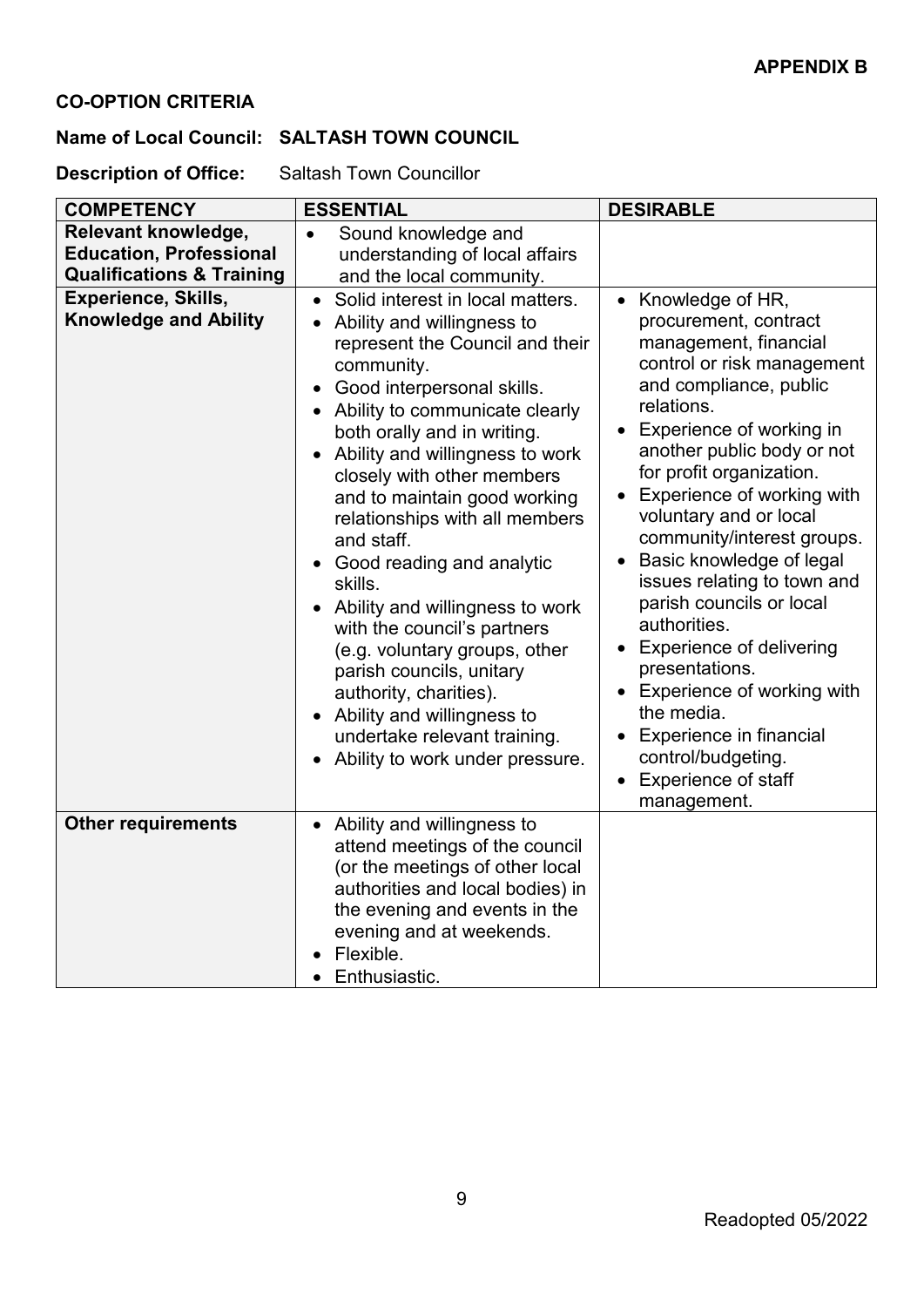#### **CO-OPTION ELIGILIBILTY FORM**

Are you a British subject or citizen of the Commonwealth? **YES/NO**

On the relevant date (the day on which you are co-opted) are you 18 years of age or over? **YES/NO**

#### **Please tick all that apply:**

| a. I am registered as a local government elector for the town of Saltash.                                                                                        |  |
|------------------------------------------------------------------------------------------------------------------------------------------------------------------|--|
| b. During the whole preceding 12 months (of the day on which you are<br>co-opted) you have occupied as owner or tenant any land or other<br>premises in Saltash. |  |
| c. My principal or only place of work during that 12 months has been in<br>Saltash.                                                                              |  |
| d. During the whole of the preceding 12 months I have resided in Saltash<br>or within three miles of it.                                                         |  |

## **Under Section 80 of the Local Government Act 1972 a person is disqualified from being elected as a local councillor if specific criteria are not met:**

|        | a. Are you employed by Saltash Town Council?                                                                                                                                                                                                                      | <b>YES/NO</b> |
|--------|-------------------------------------------------------------------------------------------------------------------------------------------------------------------------------------------------------------------------------------------------------------------|---------------|
| order? | b. Are you the subject of a bankruptcy restrictions order or interim                                                                                                                                                                                              | <b>YES/NO</b> |
|        | c. Have you within the last five years been convicted of an offence<br>in the UK, Channel Islands or Isle of Man which resulted in a<br>sentence of imprisonment (whether suspended or not) for a<br>period of three months or more without the option of a fine? | <b>YES/NO</b> |
|        | d. Are you disqualified by an order of court from being a member of<br>a local authority?                                                                                                                                                                         | <b>YES/NO</b> |

#### **DECLARATION**

**I <insert full name> hereby confirm that I am eligible for the vacancy of Saltash Town Councillor and the information given on this form is a true and accurate record.**

| Signed: |  |  |
|---------|--|--|
| Print:  |  |  |

| Da<br>ate: |  |
|------------|--|
|            |  |
|            |  |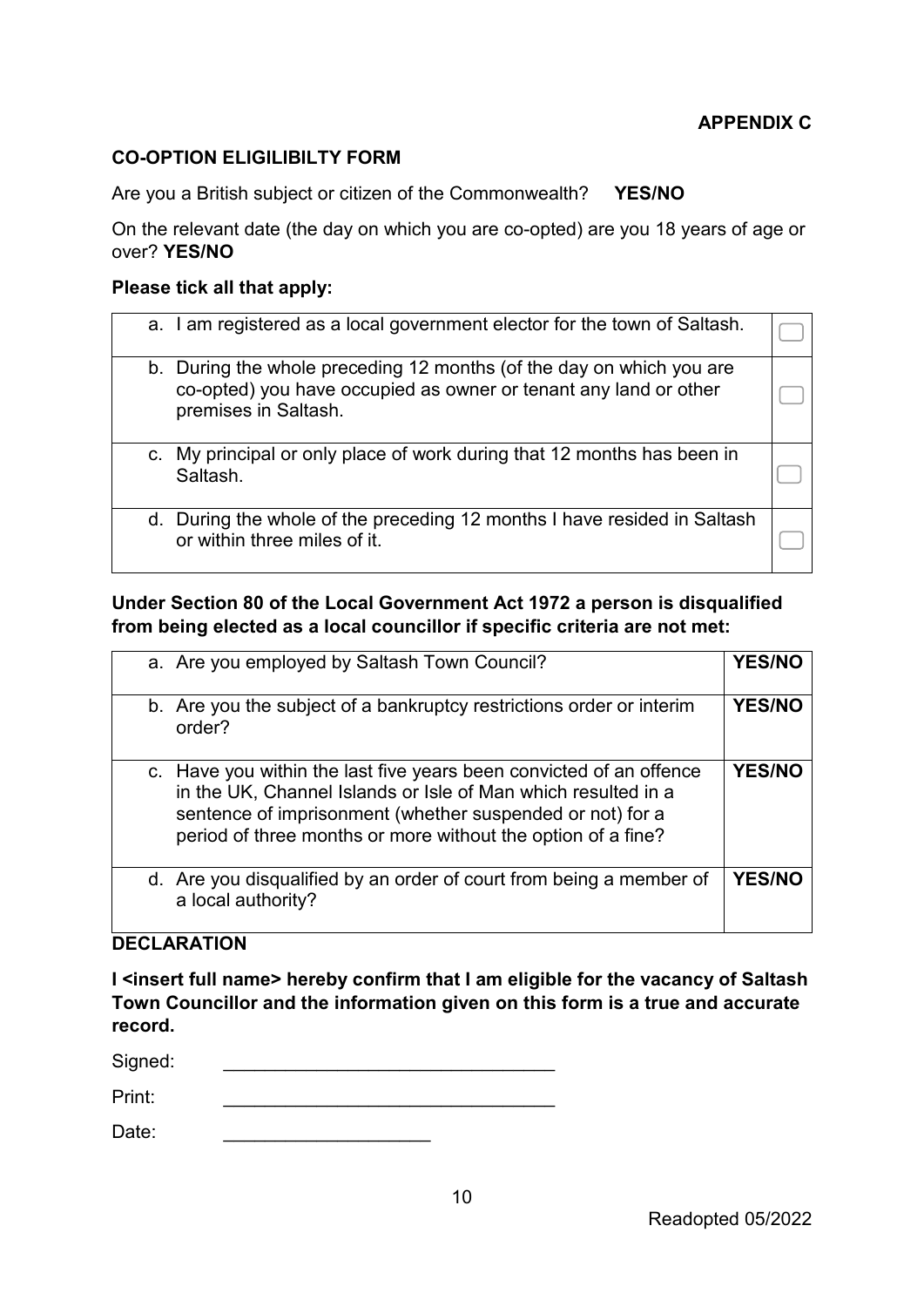**APPENDIX D**

## **Saltash Town Council Konsel An Dre Essa**

Application Form: Town Councillor

Name:

Address:

Postcode:

Telephone number:

Email address:

**Please tell us why you would like to become a Town Councillor. (Maximum 300 words.)**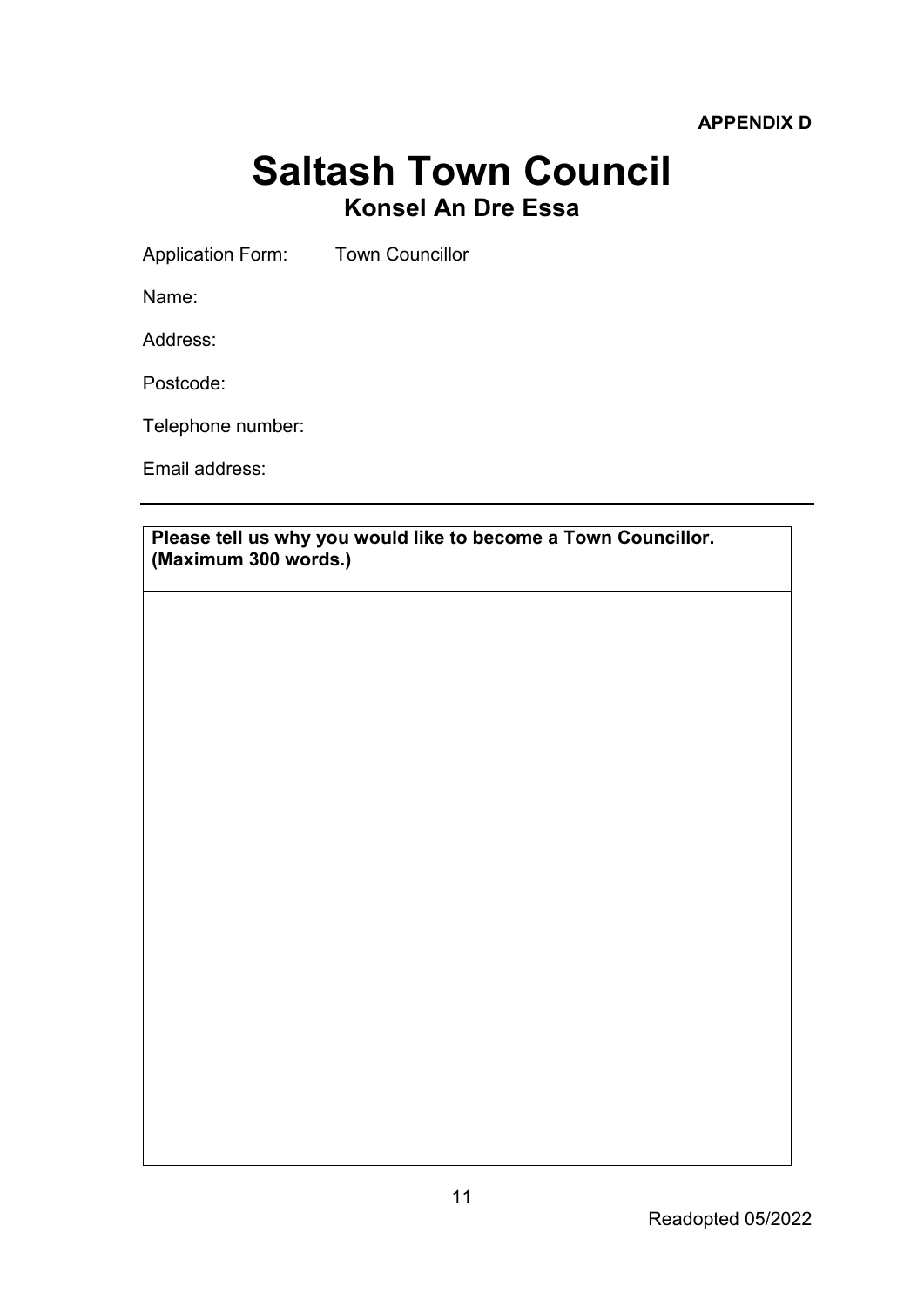|                                         | Please detail any experience you feel is relevant (e.g. volunteering, |
|-----------------------------------------|-----------------------------------------------------------------------|
| community projects, community interest) |                                                                       |

## **Please supply details of two referees:**

| Reference 1       | Reference 2       |
|-------------------|-------------------|
| Name:             | Name:             |
| Connection:       | Connection:       |
| Telephone number: | Telephone number: |
| Email address:    | Email address:    |

I confirm that I have the permission of those named as referees to share their details with Saltash Town Council for the purpose of this application. YES/NO

Name of Applicant:

Signature:

Date: